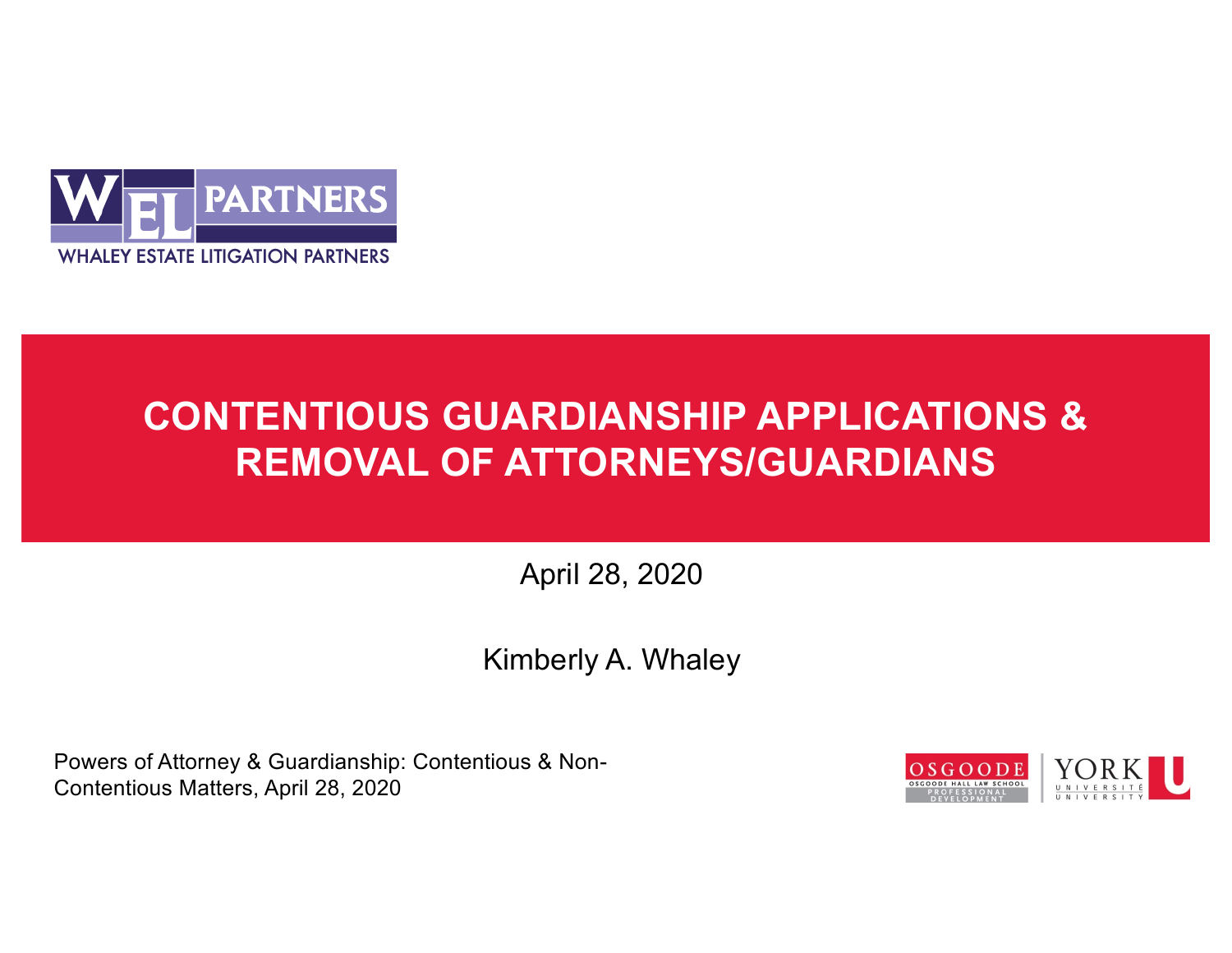

## **AGENDA**

- Contentious guardianship applications: lessons from case law
- Cost consequences
- Guidance/Practice Tips
- Procedure and case law: Removal of attorneys/guardians

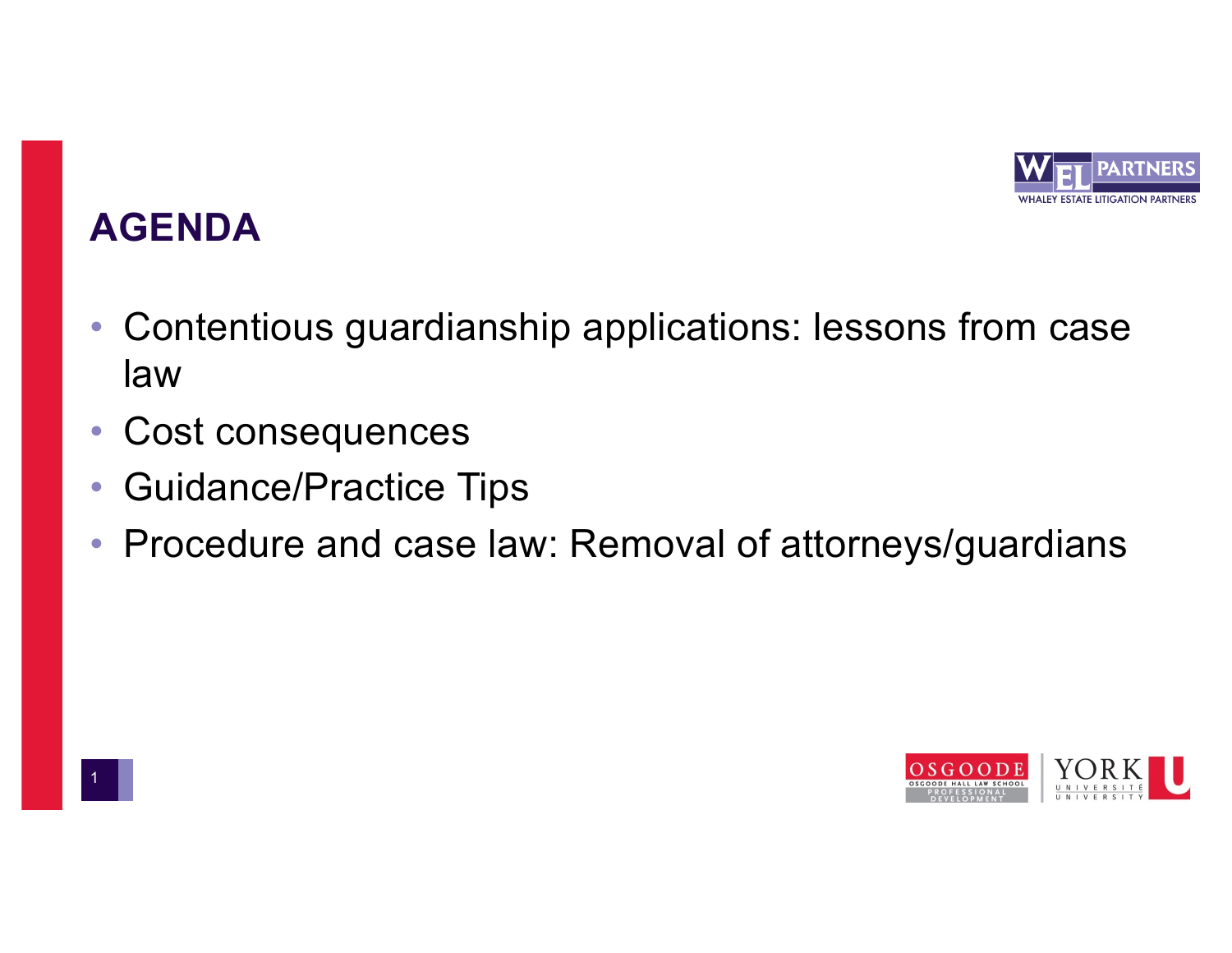

- **Best interests** of the incapable person
- Court: scrutinize competing applications, guardianship & management plans, suitability of proposed guardian
- *Substitute Decisions Act* (ss 24(5) & 57(3))
	- − Continuing power of attorney?
	- − Incapable person's wishes?
	- − Closeness to incapable person?

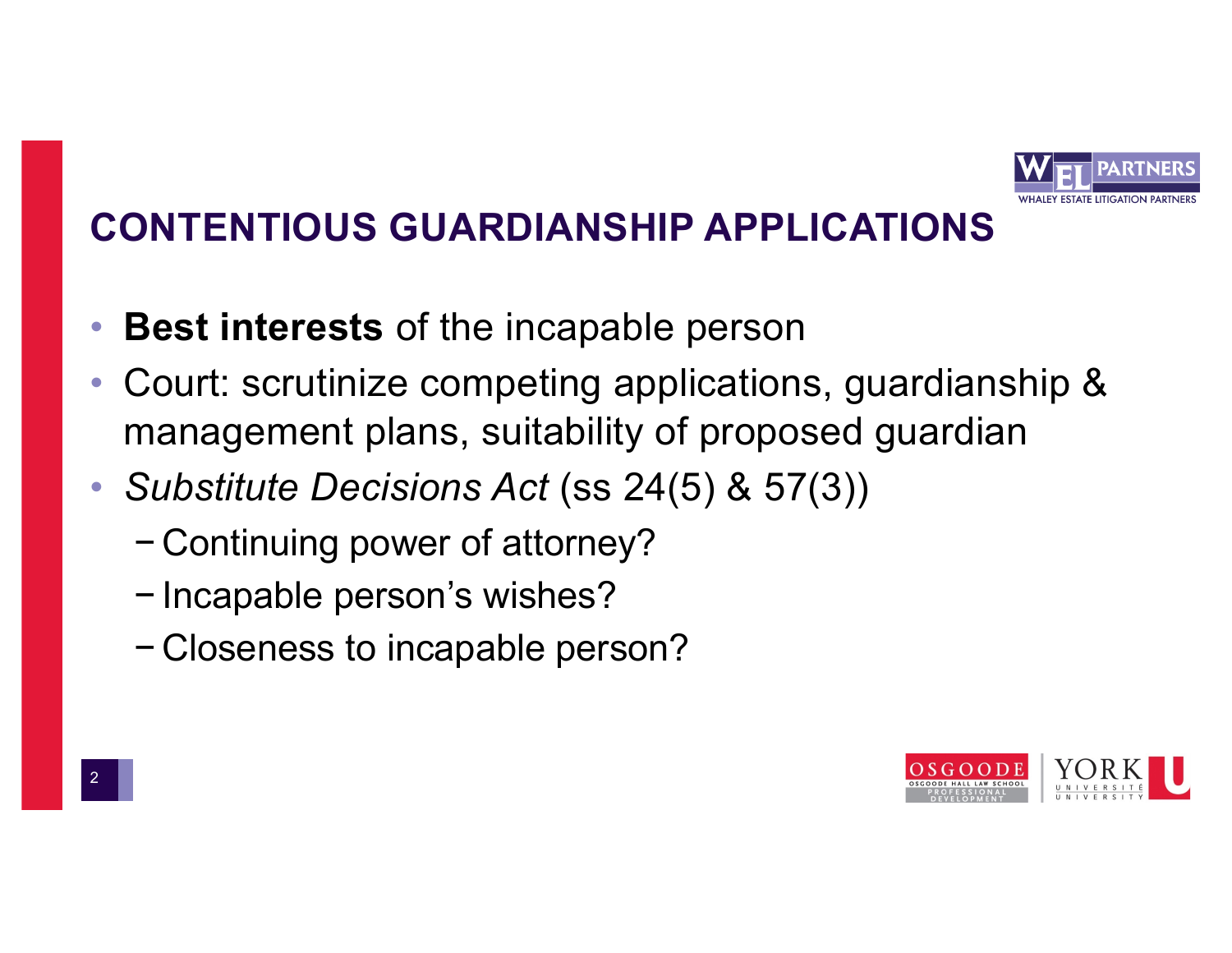

#### *Fiacco v Lombardi:*

"…contested guardianship applications may lose sight of its purpose – **to benefit the incapable person** – and degenerate into a battle amongst siblings or other family members, some of whom may only have their best interests at heart."

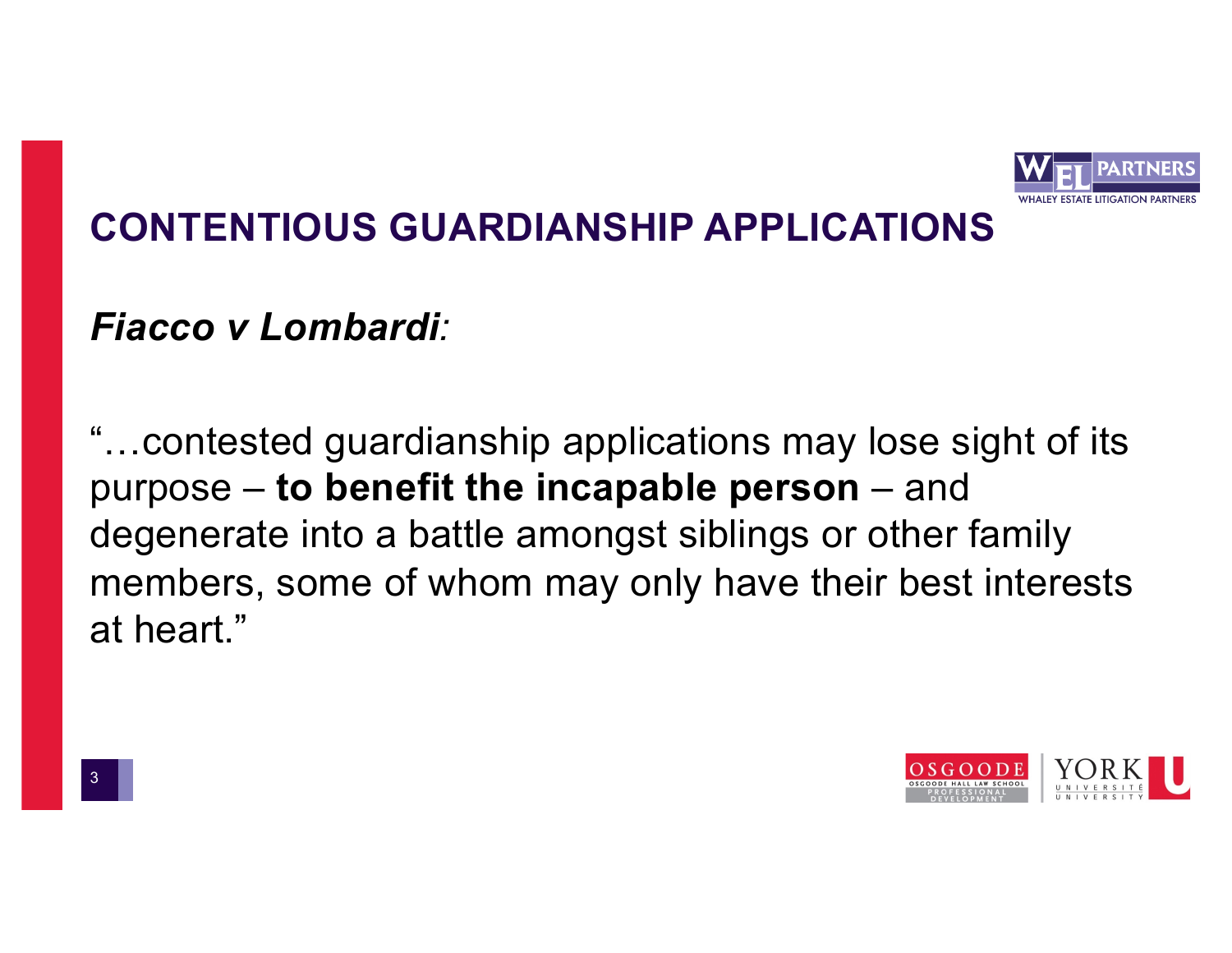

# **Unsuccessful applications (examples from cases)**:

- Guardianship plan contrary to best interests
- Not filing a guardianship/management plan
- Not having ability to manage assets
- Taking actions that are "extremely expensive"
- Ulterior motives
- Not aware of medical treatment/conditions
- Difficulty getting along with caregivers

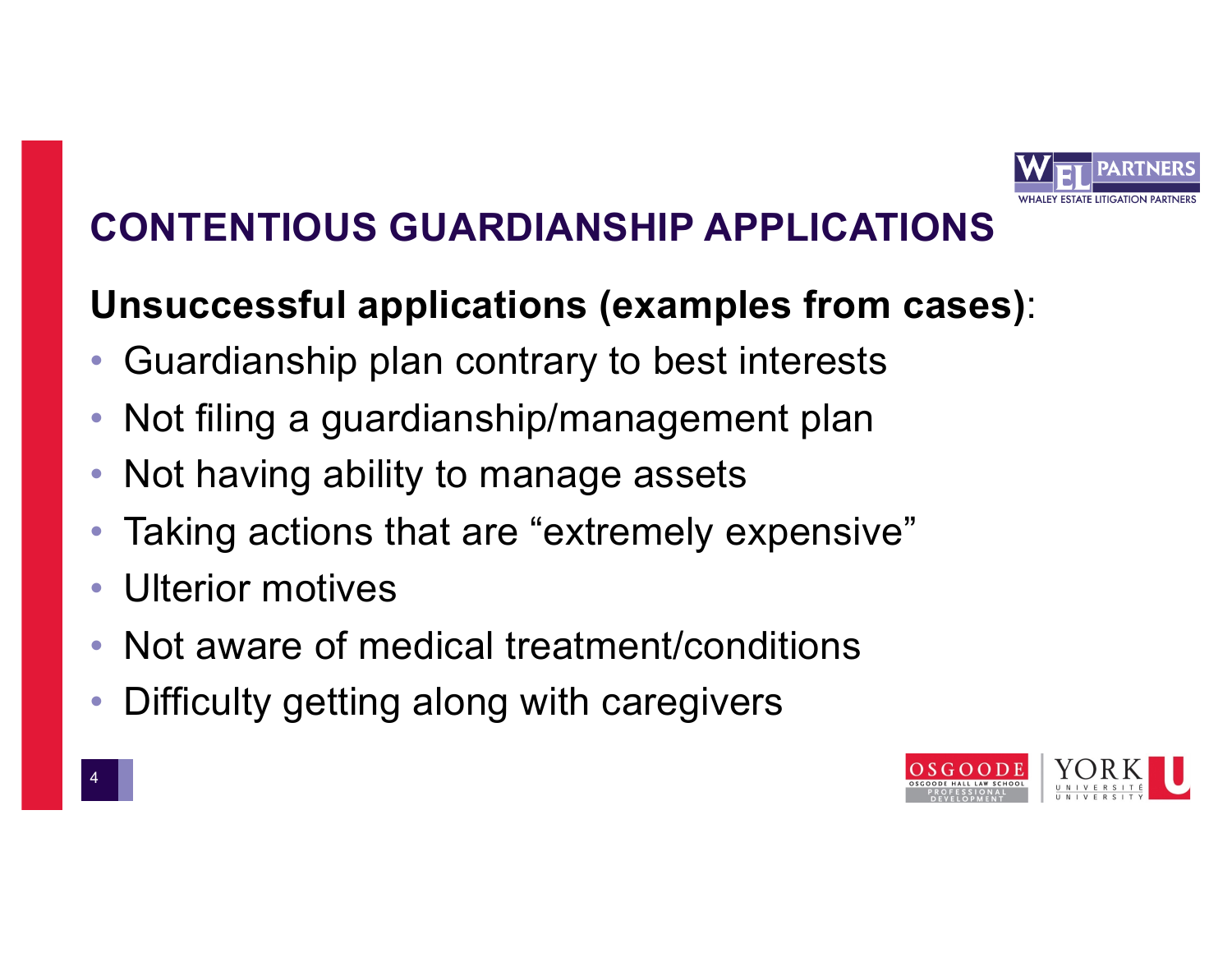

Spouse not always appointed:

- *Zhang v Wu*: Parents appointed guardians. Husband not in position to provide care required.
- *Orens v Aleong*: Sister appointed guardian. Wife had "problematic" relationship with other family members.

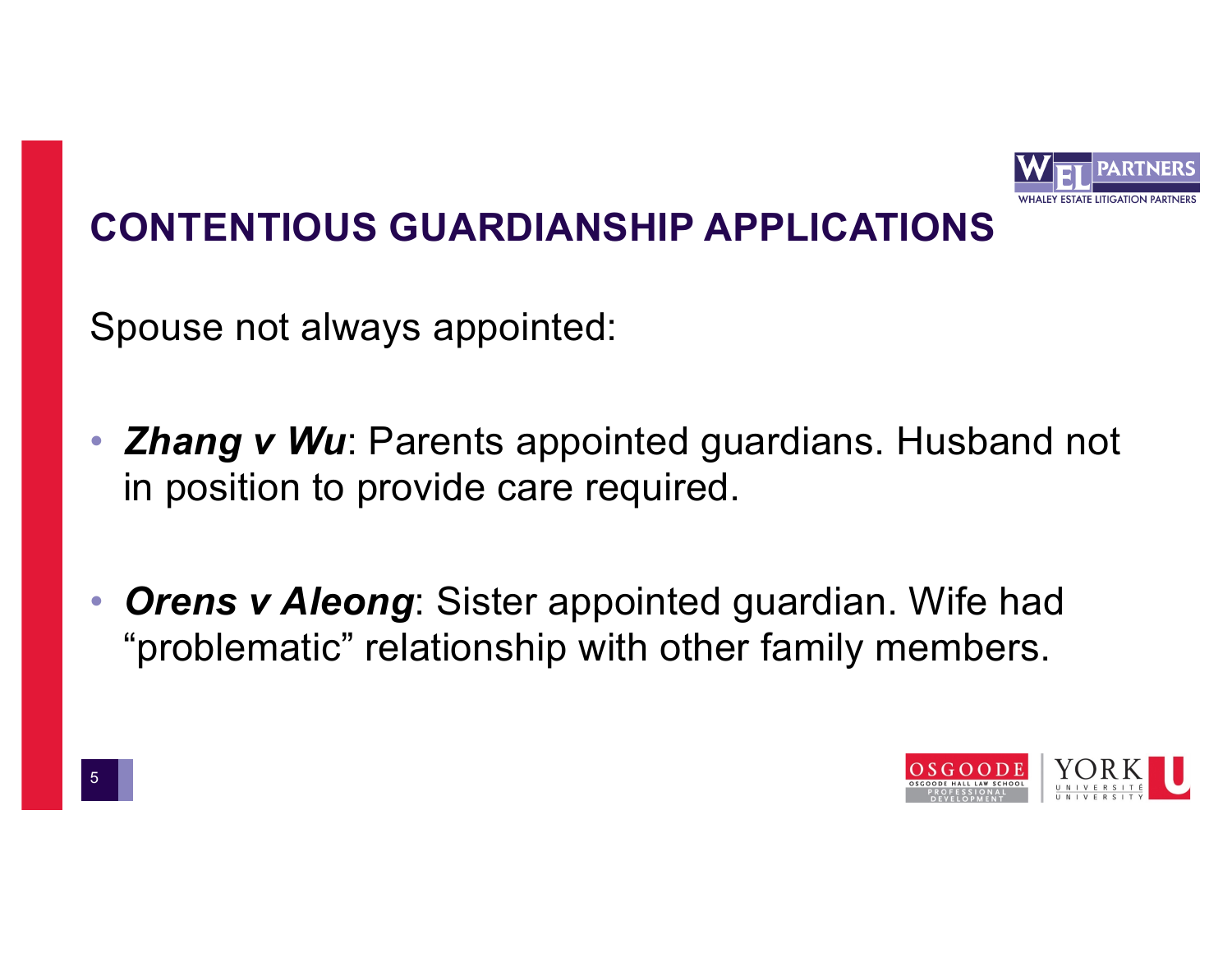

Difficult to change status quo:

- *D'Urzo v D'Urzo*: Wife guardian for 5 years, presumptive right to preserve status quo. Brother/sister could not establish on balance of probabilities should be changed.
- **KR v YR**: Incapable daughter lived with mother for 54 years. Devoted mother, acted in best interests. Brother showed little interest/involvement. Mother appointed.

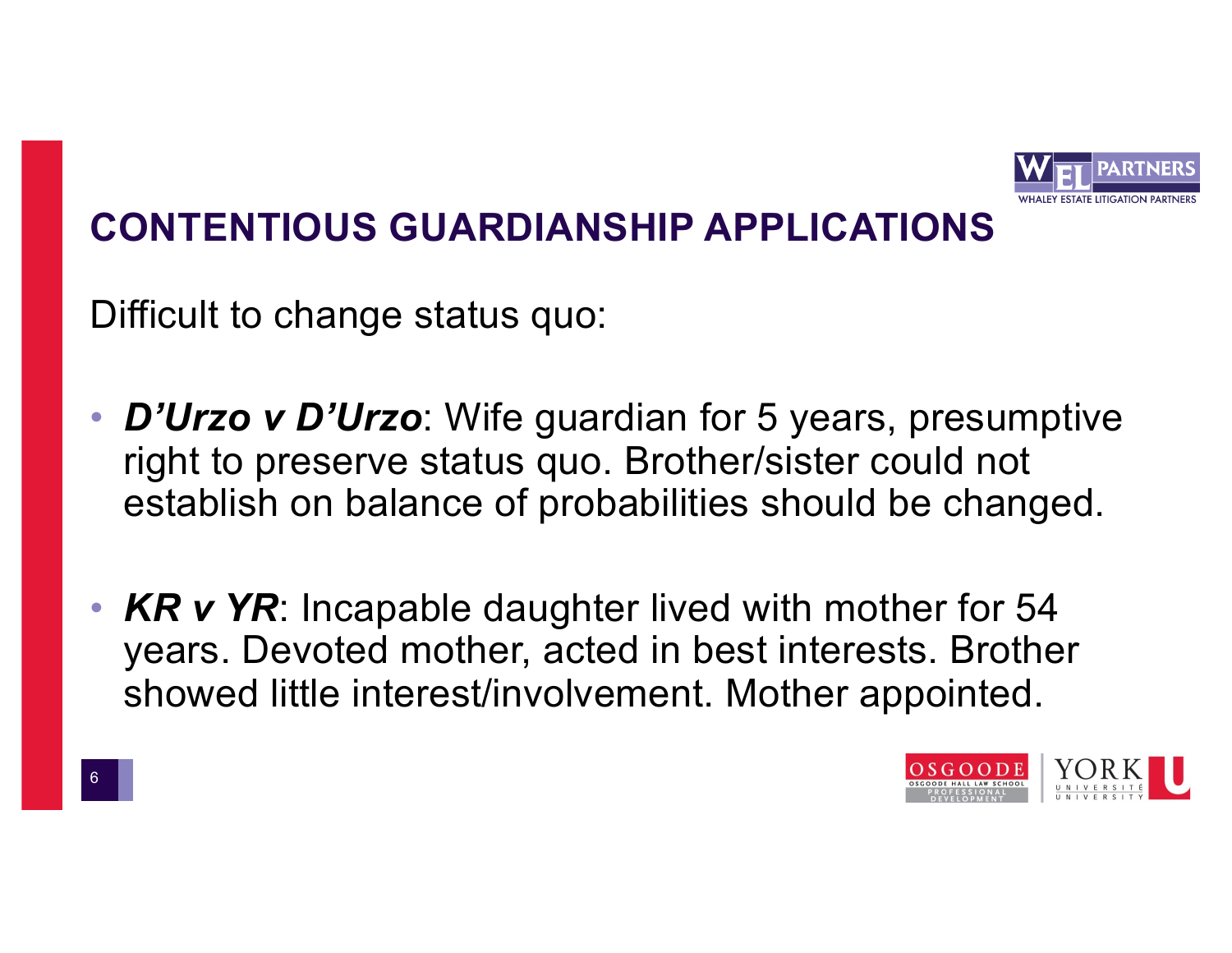

Importance of wishes of incapable person:

• *Lazaroff v Lazaroff*: Did not want sister appointed. Autonomy needs to be recognized. Subjective judgment given "considerable weight".

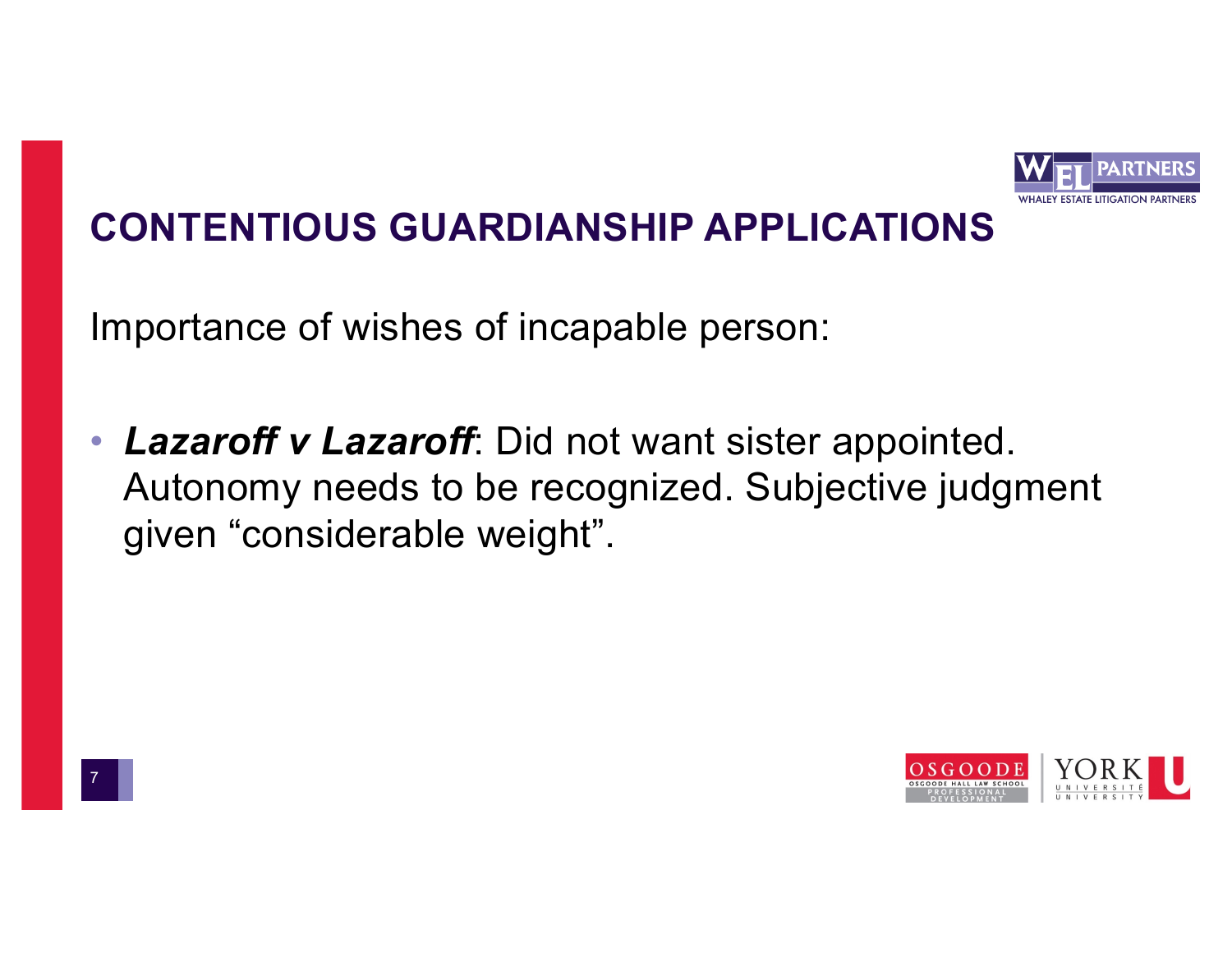

## **LAWYER'S ROLE**

- Advise of potential risks & personal/financial sacrifices
- Success depends on well-drafted application
- Procedure: Part III of *SDA*
- "Tell a Story" of the incapable person
- Detailed and sufficient Management/Guardianship Plans
- Evidence proposed guardian understands duties & requirements

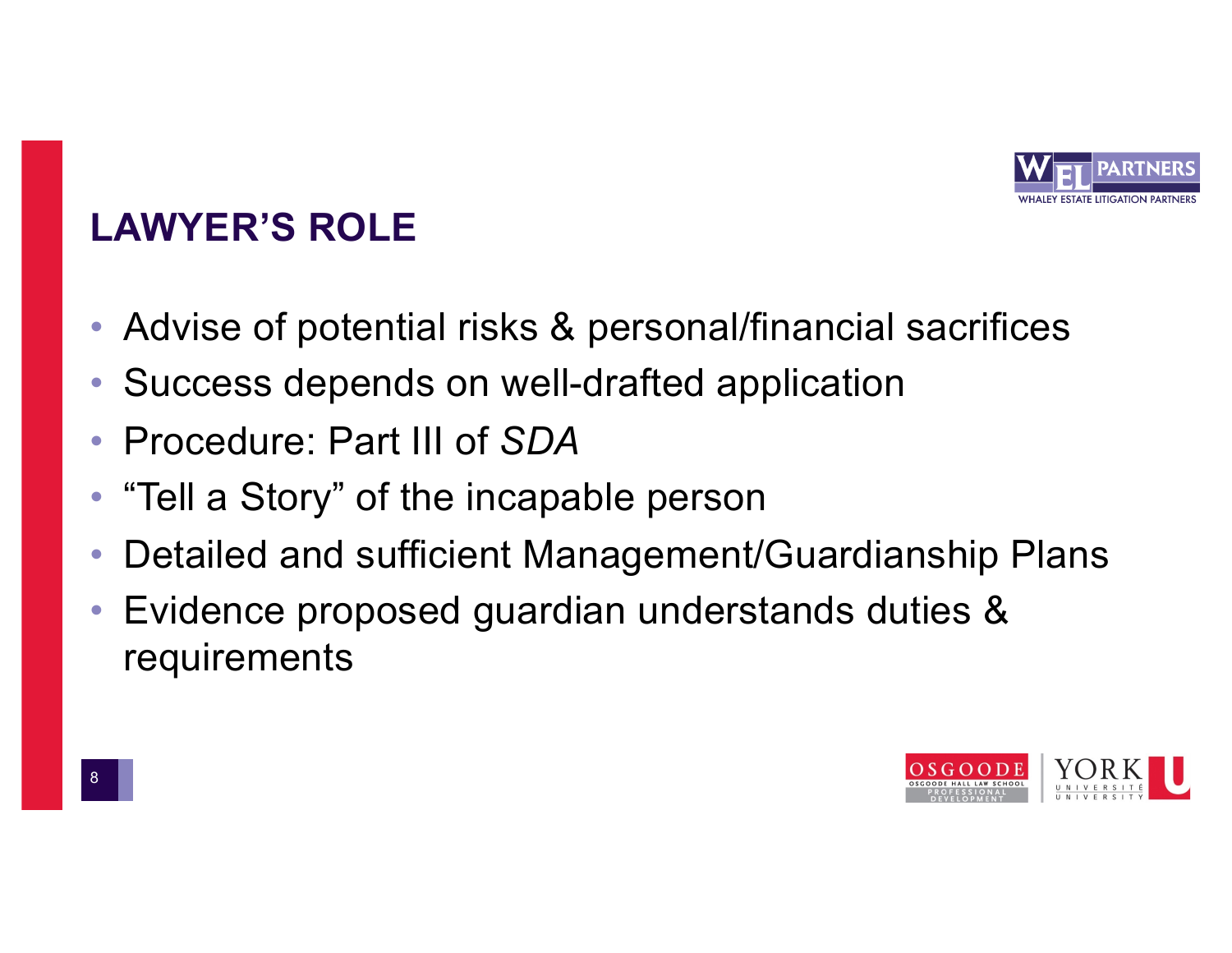

## **LAWYER'S ROLE**

- Remember professional obligations
- Avoid conflicts of interest
- *DeMichino v DeMichino*:
	- − conflict of interest, failure to serve family members with guardianship application, misleading PGT, etc.
	- − Lawyer suspended for 6 months

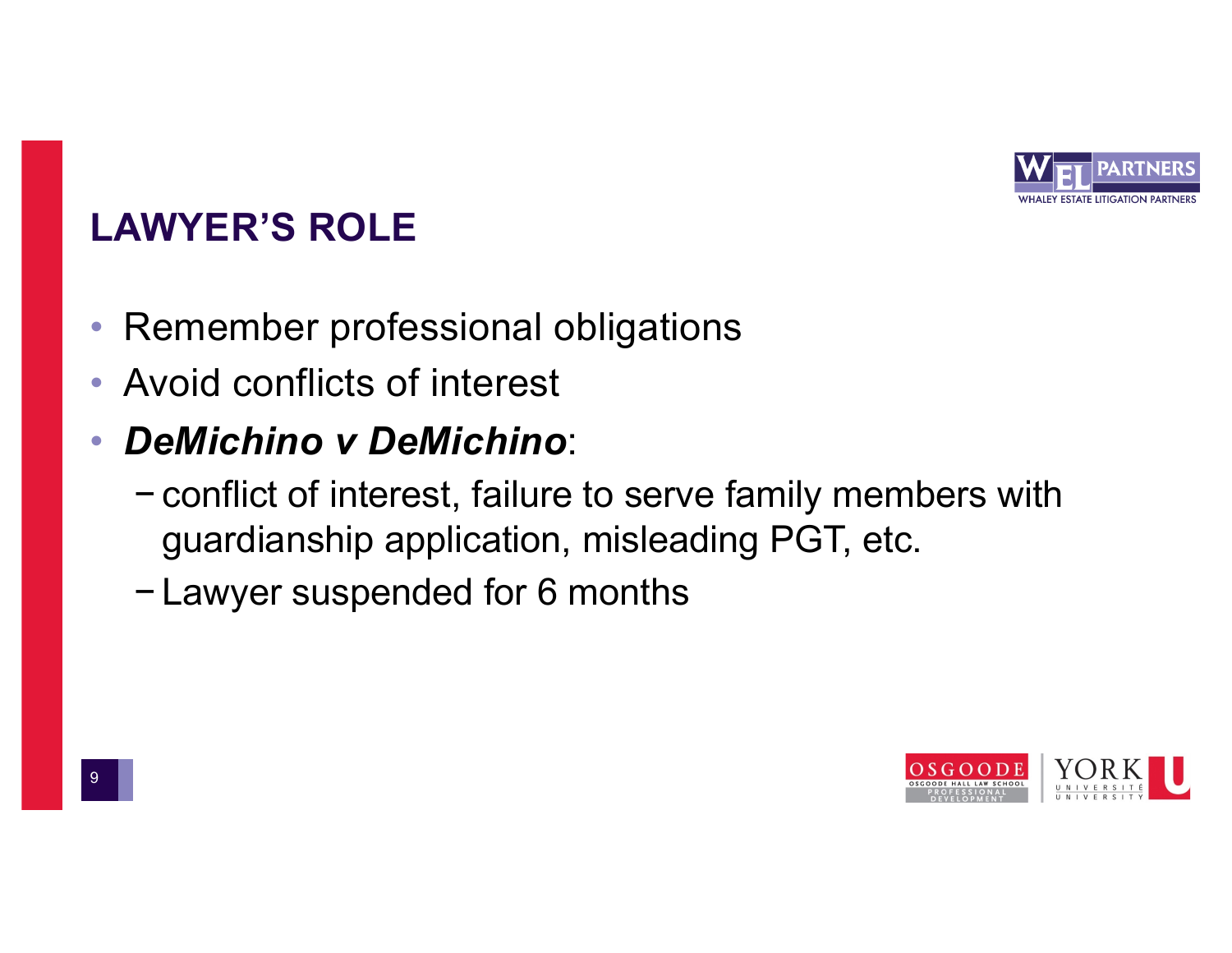

- Parties cannot assume costs will be paid by incapable person
- "Loser pays": modified to fit particularities of guardianship applications
- "...scrutinize rigorously"... "justified by reference to best interests of the incapable person" – *Fiacco v Lombardi*

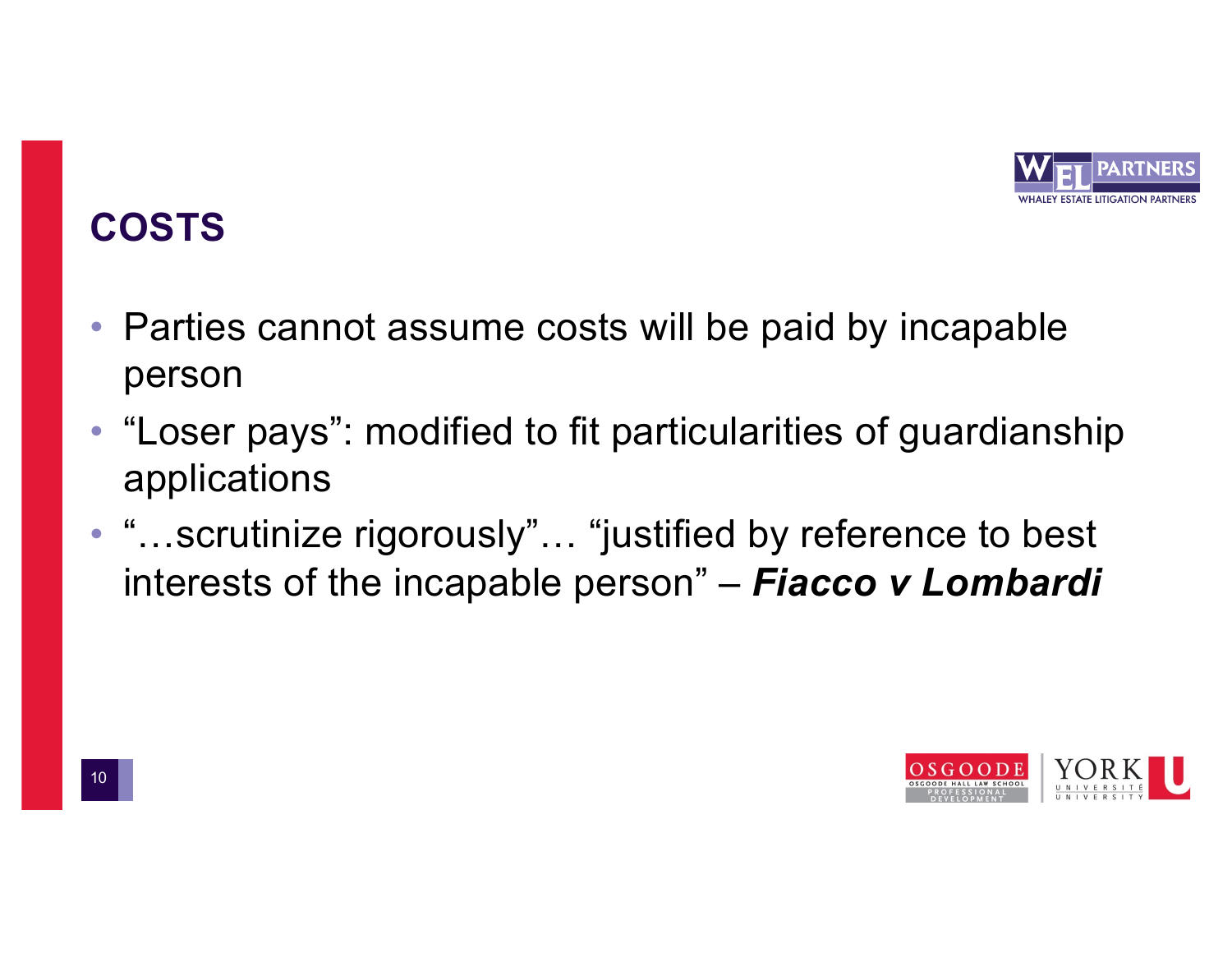

### *Howard v Howard*, 2019 ONSC 4643

- Parties bear own legal costs
- Not appropriate for "blended costs award" where costs "topped up" by incapable mother's assets
- Number of ancillary issues, failed to see how mother "derived any benefit from the battles that ensued amongst her family members in the context of the competing applications"

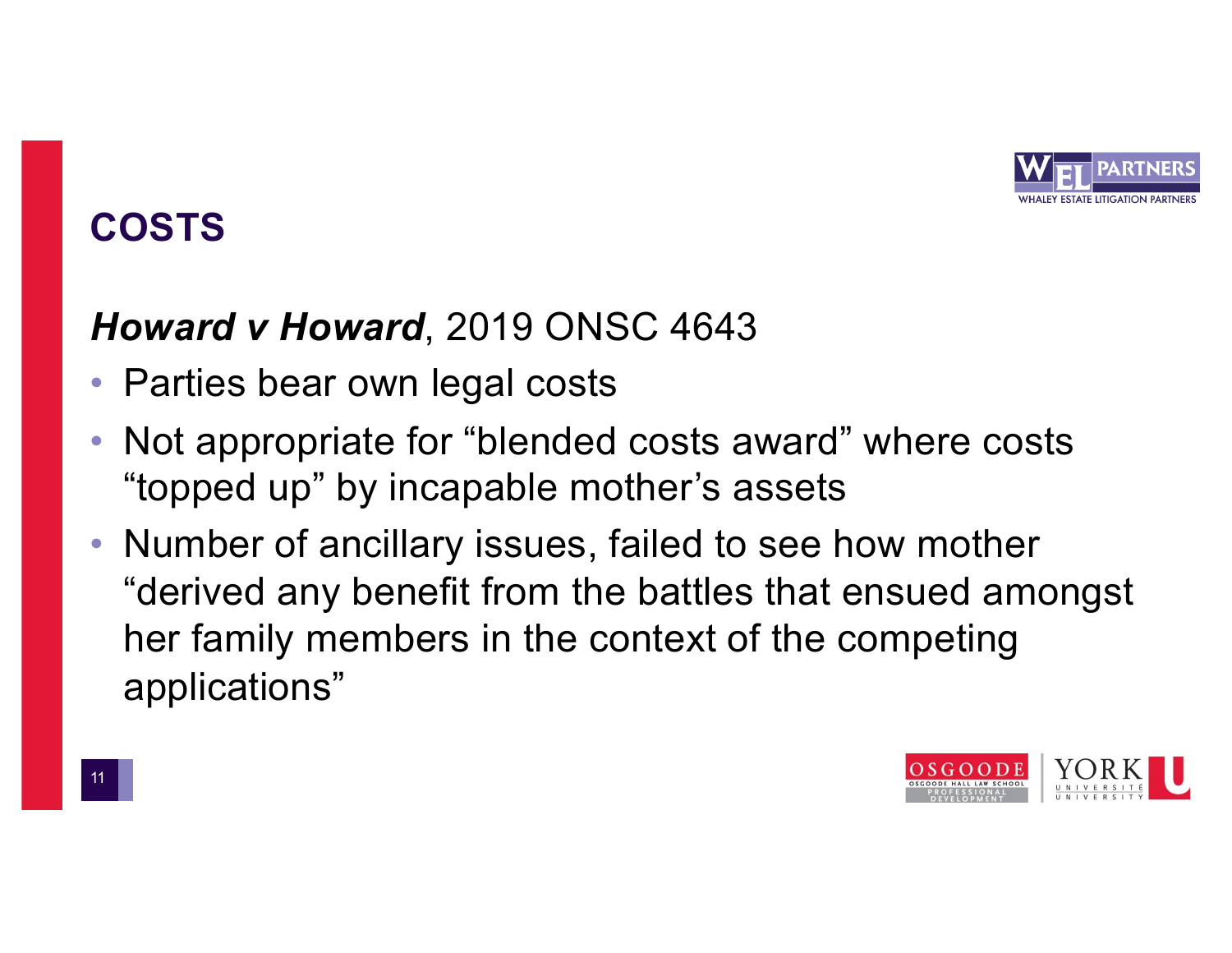

## *Willet v McAdam* 2016 ONSC 3463

- Increased costs for opposing application for "tactical purposes"
- Adding support issues to guardianship application "illadvised & generated substantial unnecessary costs".

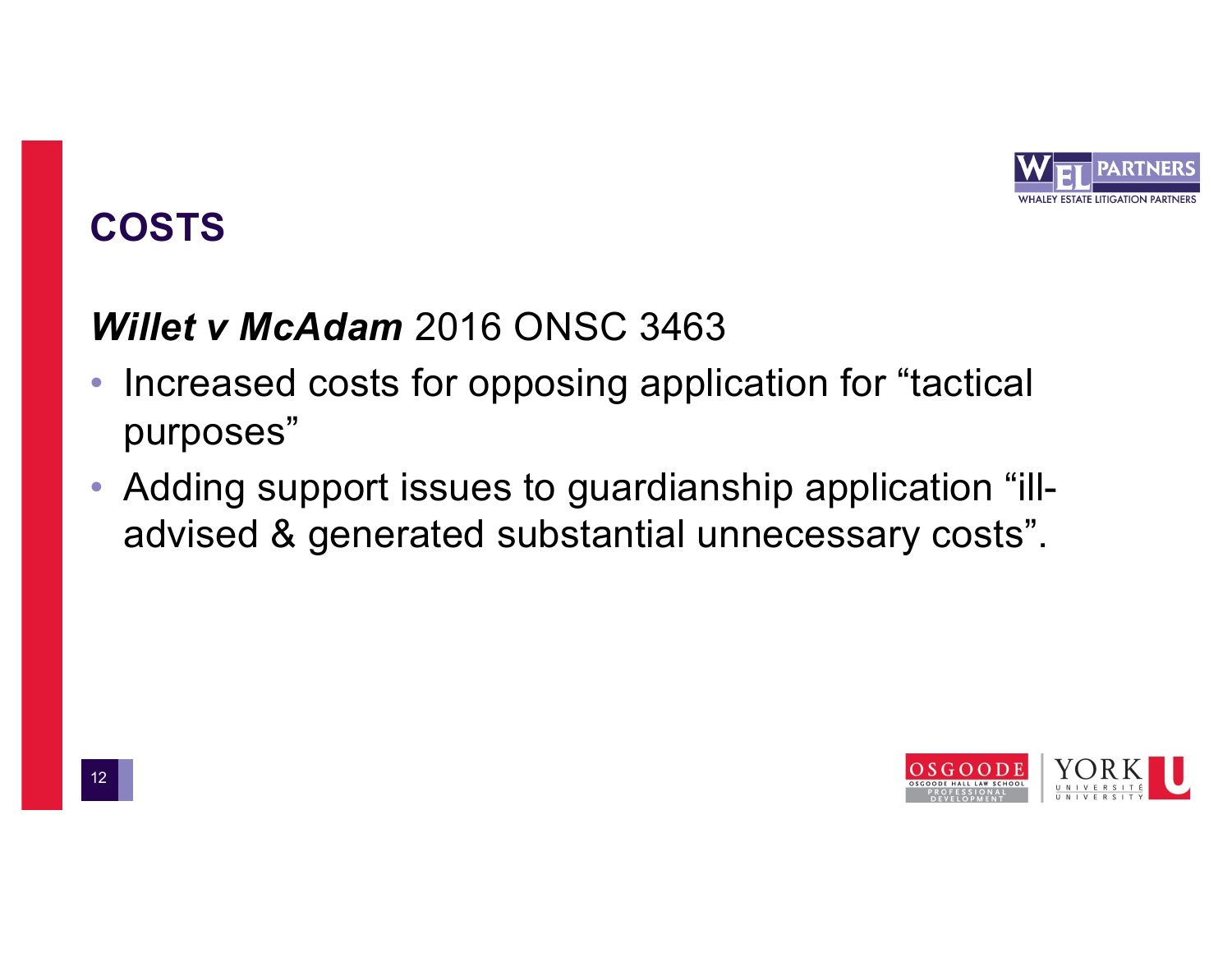

# *Lisowick v Alvestad* 2015 ONSC 257

- Costs paid by incapable person's assets
- While guardianship application was "misguided", brought in capacity as attorney and "scrupulous desire to ensure [father's] personal wellbeing and to protect his property"

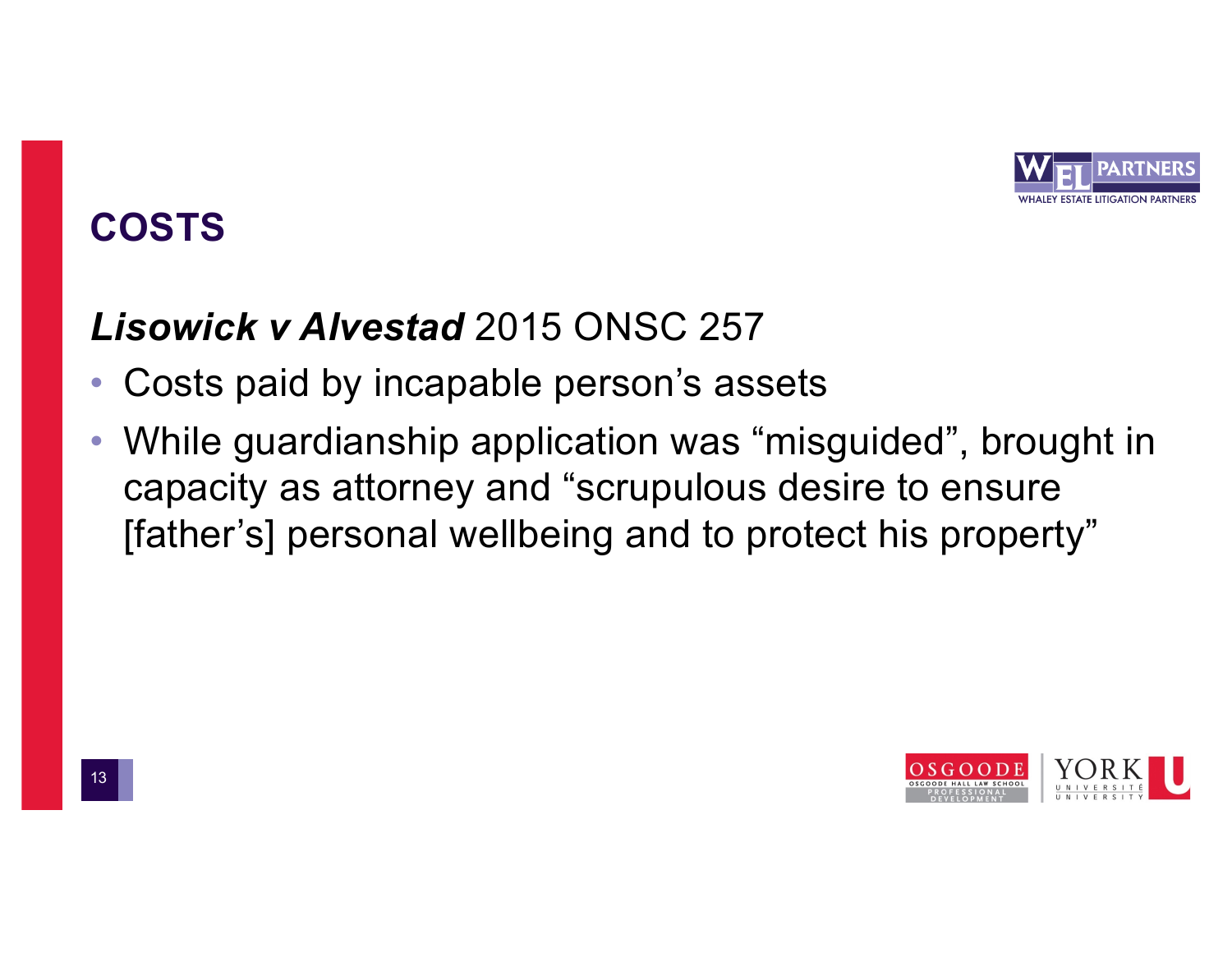

## **COMMON SCENARIOS: MISCONDUCT**

- Unauthorized, questionable or speculative investment decisions
- Failing to take into consideration tax effects
- Failing to seek professional advice where necessary
- Inappropriately dealing with jointly held assets
- Misappropriating assets
- Fraudulent procurement of POA document

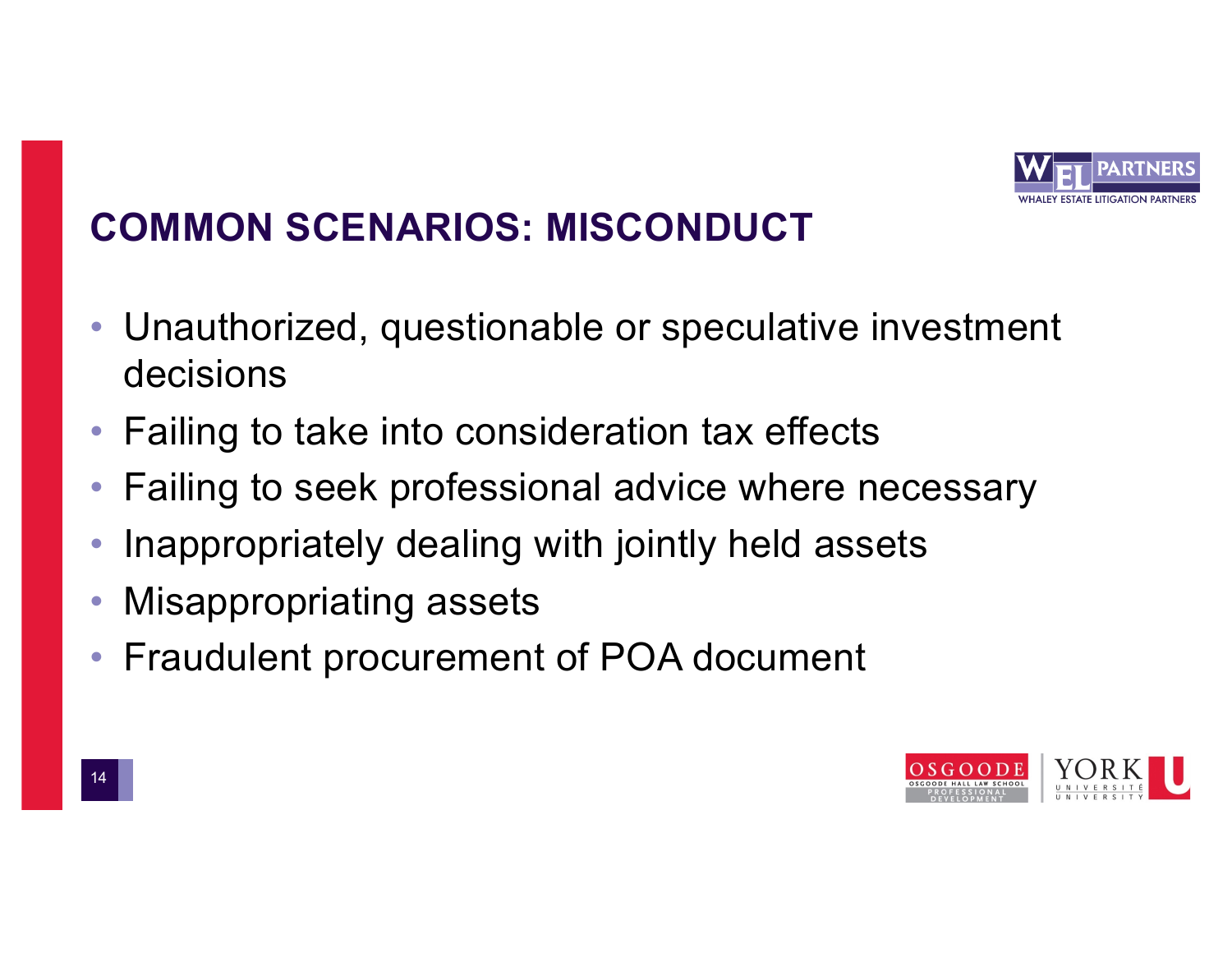

- Not easy endeavour
- Court reluctant to interfere with wishes of incapable person while fully capable
- Application with affidavit and supporting evidence
- Unless alternative attorney, also guardianship application to replace attorney

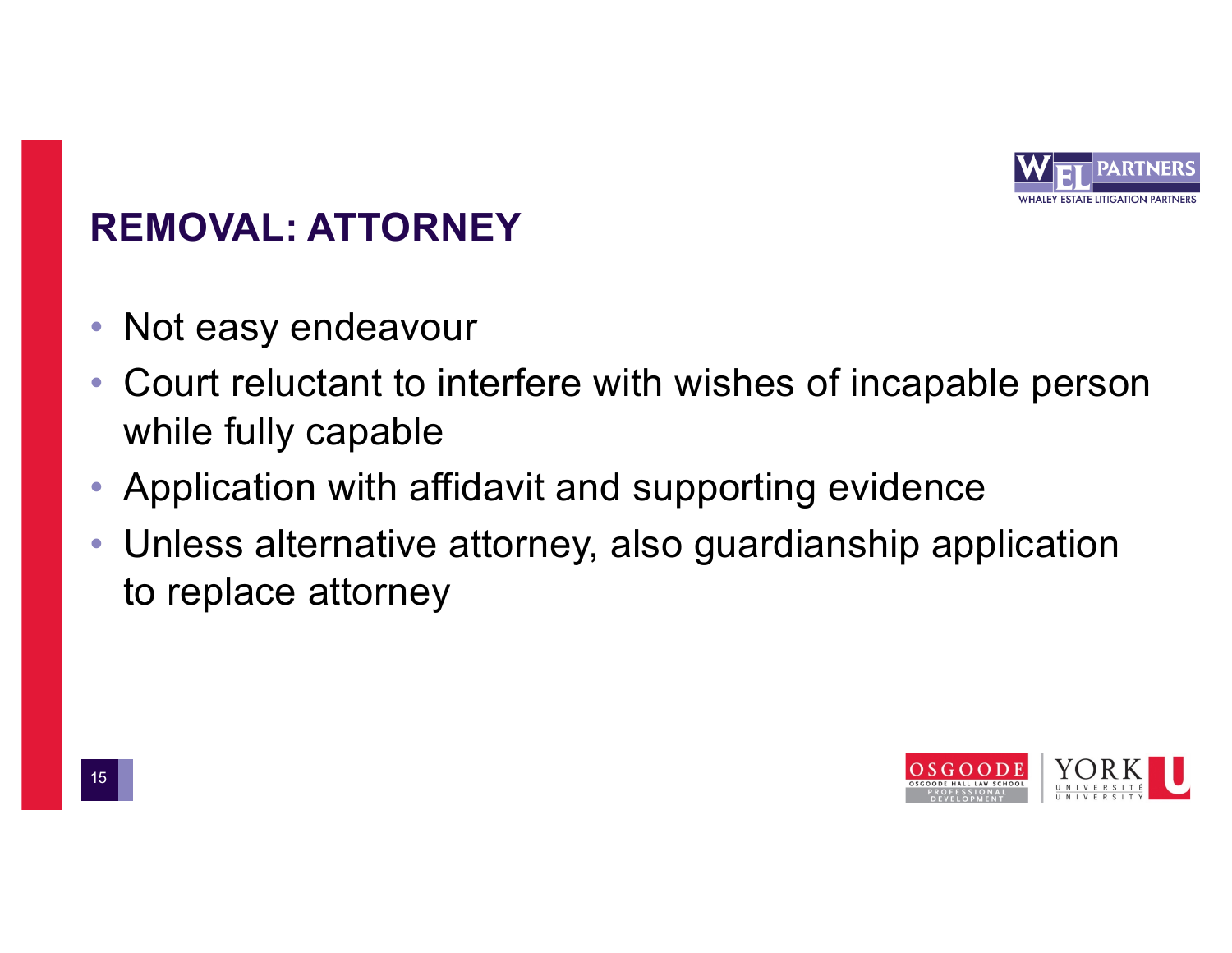

*Teffer v Schaefers*:

1) Strong and compelling evidence of misconduct or neglect **and**

2) Best interests of incapable person are not being served by the attorney

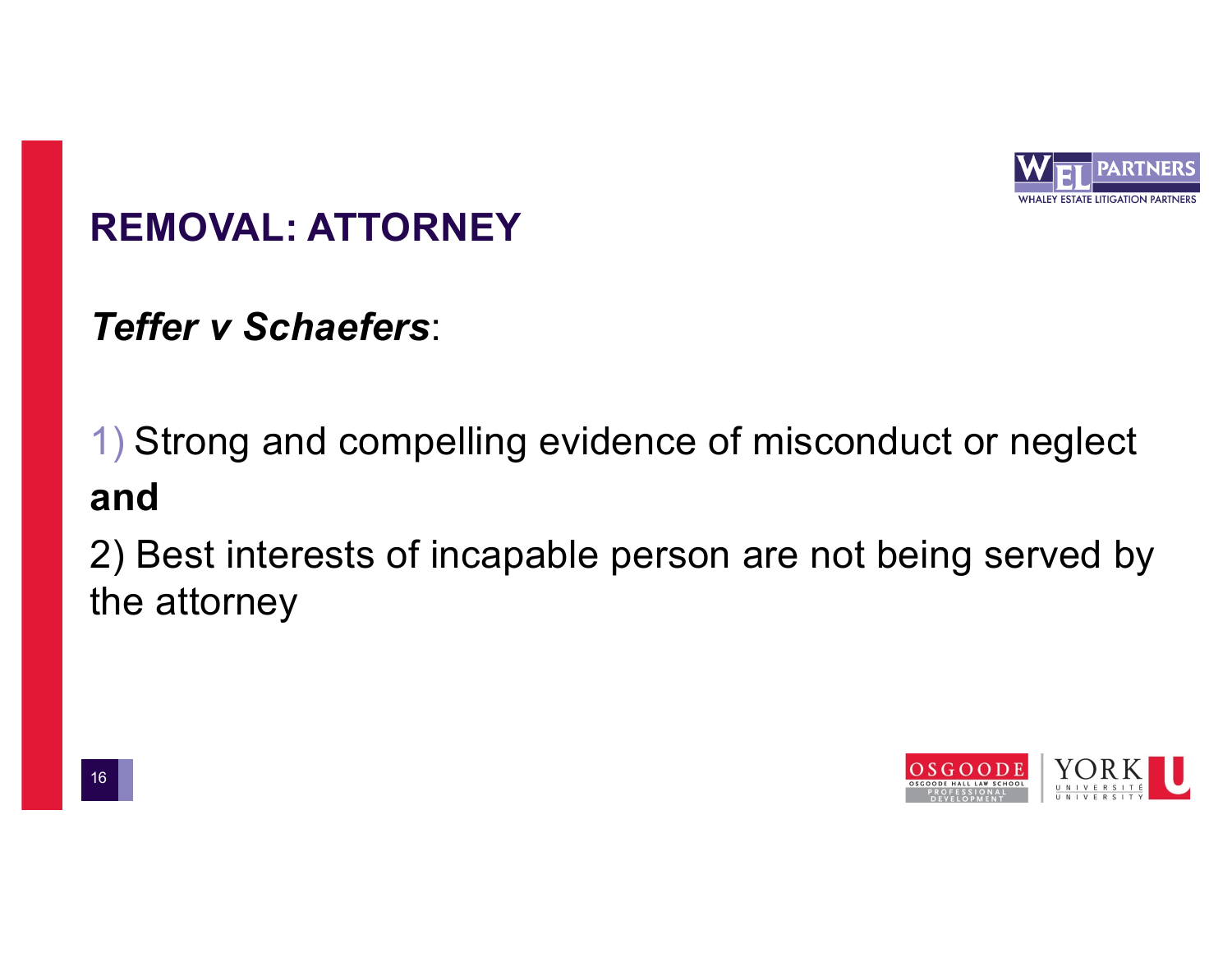

#### *Carey v Carey,* 2018 ONSC 4564

- Failed to explain how mother's \$42,000 was spent
- Failed to obey court orders
- Evidence mother's jewellery was pawned
- Little skill in using her funds in responsible manner
- Failed to foster regular contact

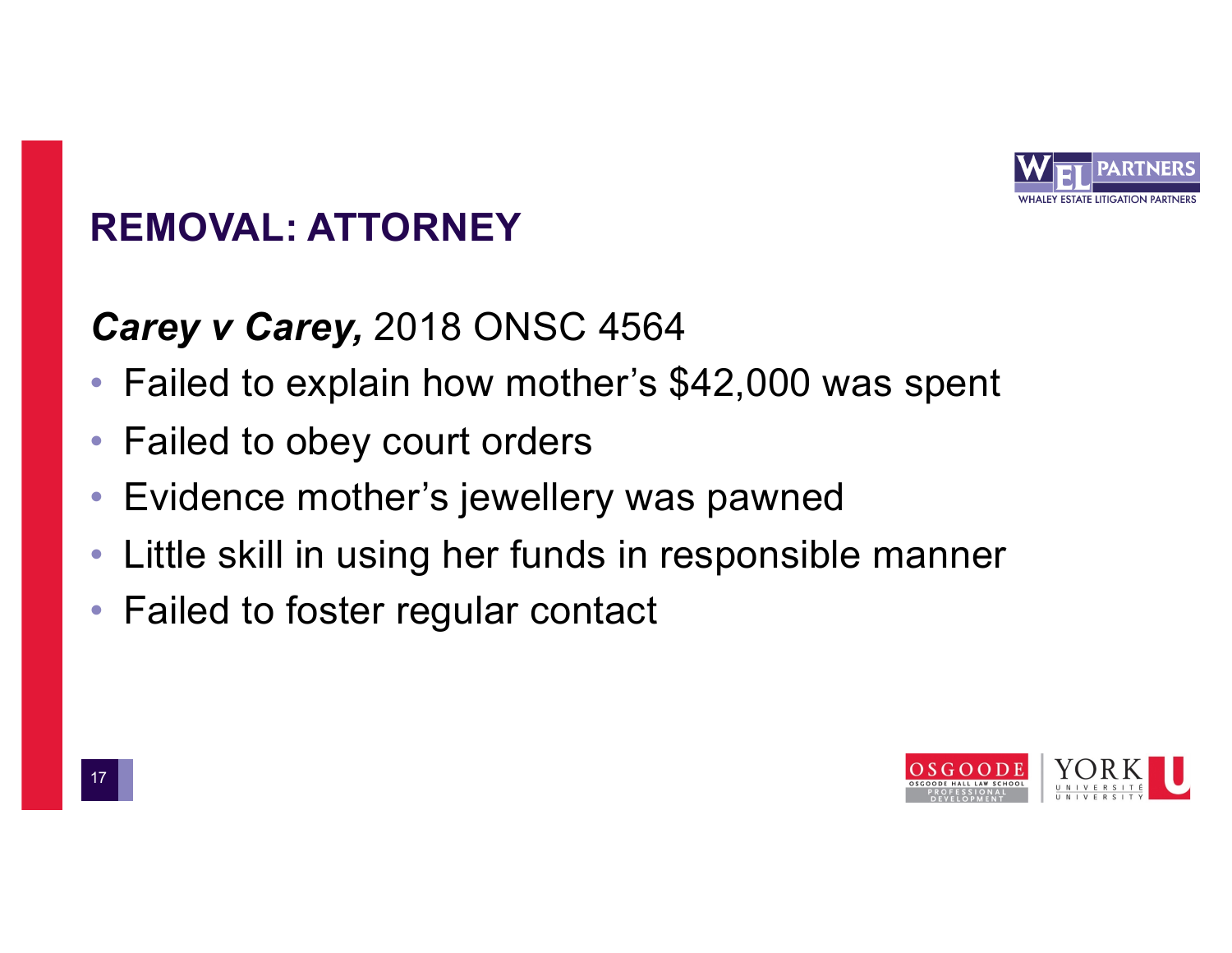

## *Bellefeuille v Bellefeuille,* 2018 ONSC 6802

- Attorney used funds to purchase appliances for her own home
- Co-mingled mother's money with her own
- Failed to comply with court order to provide accounting

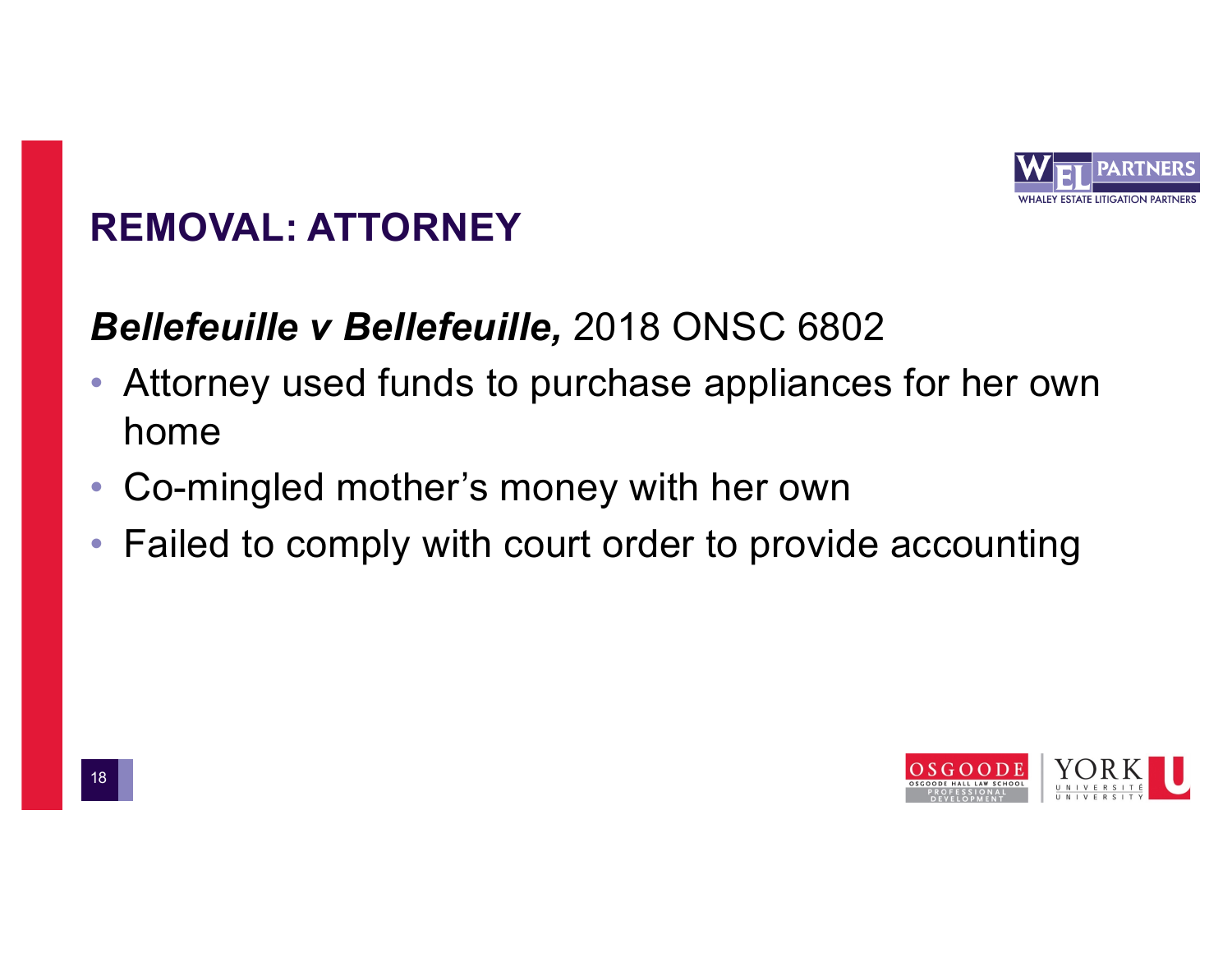

### *Aiello v Bleta* 2020 ONSC 62

- Failed to approve reimbursement of expenses incurred by sister in caring for their mother
- Failed to pay preferred caregiver/companion
- Failed to sign required consent form for mother to have dental surgery
- Failed to foster regular contact

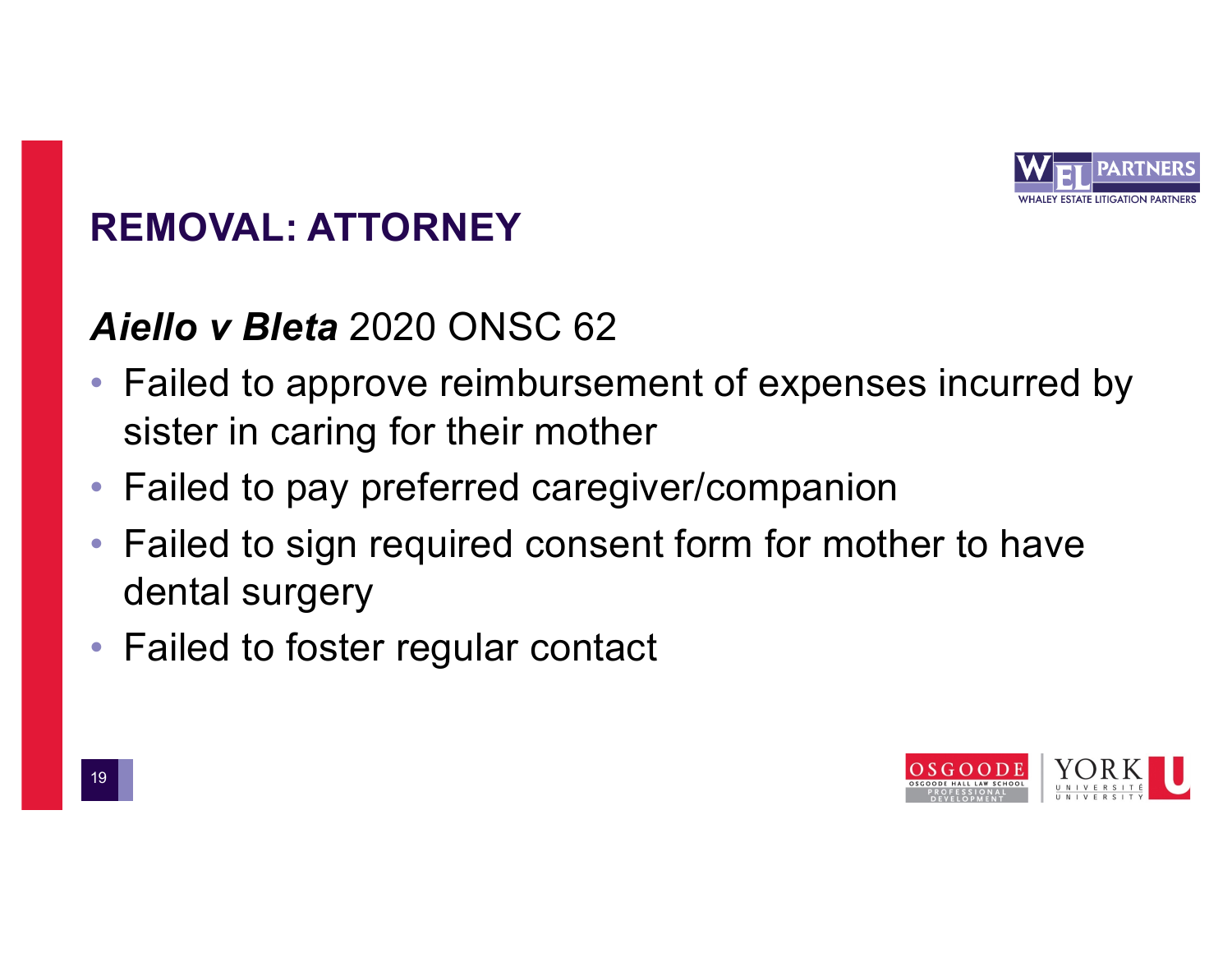

- Not same test as attorney
- Overarching consideration: **best interests** of the incapable person
- Removed for breaching fiduciary/statutory duties, disregarding best interests, acting to benefit selves rather than incapable person
- Vary an order or substitute on a motion in proceeding in which guardian appointed

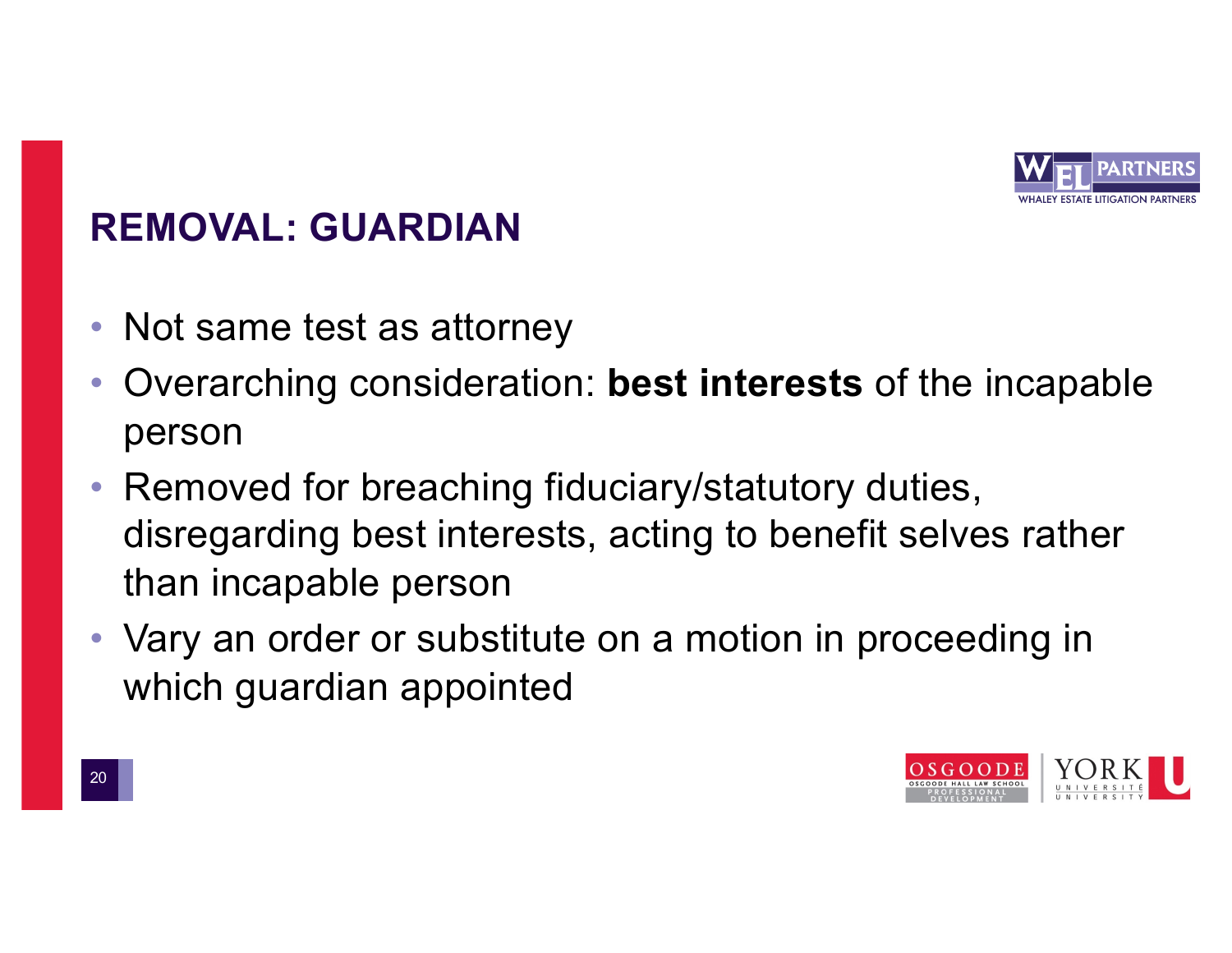

# *Gray v Lyle* 2014 ONSC 4886

- Must not benefit themselves, must benefit incapable person, if that cannot be accomplished "fiduciary must remove themselves from that position or be removed"
- Guardian not available to provide treatment & care decisions
- Failed to produce records
- Used money to pay own expenses

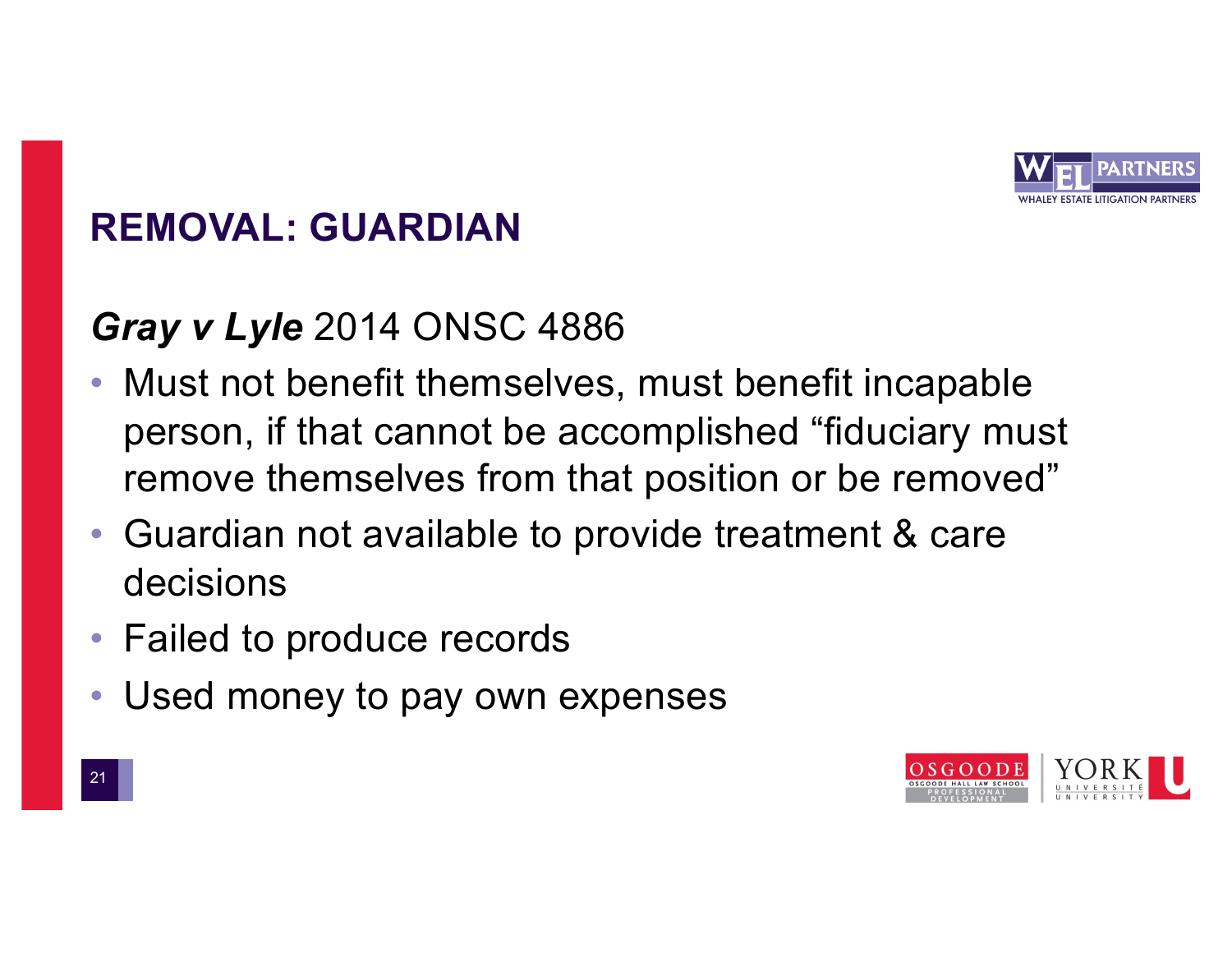

### *Maharaj v Maharaj* 2015 CarswellOnt 21287 (SCJ)

- Court did NOT remove guardian
- Guardian "pledged" to foster better communication with siblings
- Guardian had done "excellent job", difficulty in communication with siblings though
- Best interests for guardian to remain

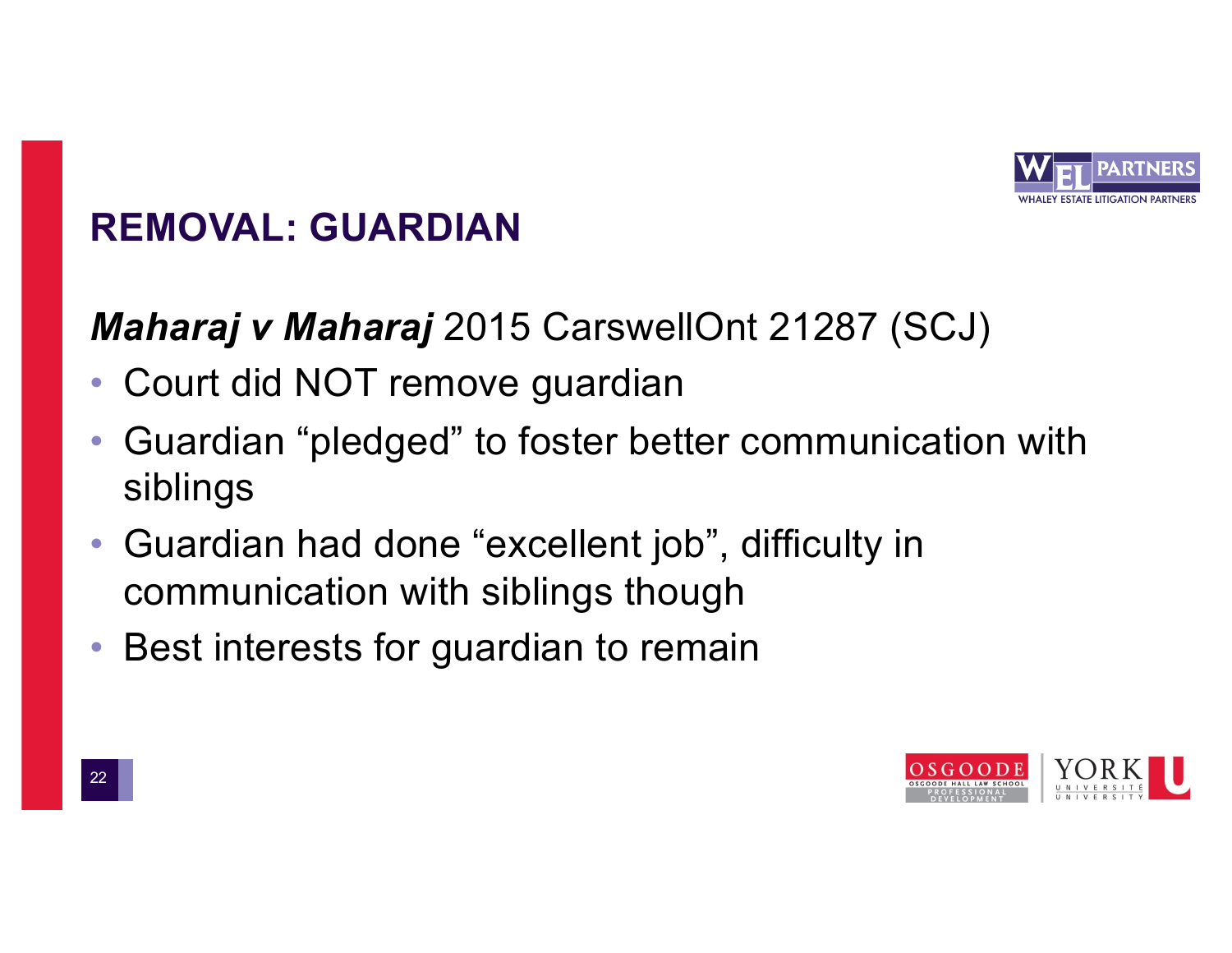

### *Kwok v Kwok* 2019 ONSC 3549

- Guardian sought to be removed
- Incapable father abusive, contradicted son's decisions, invoked "father" status - could not fulfil obligations
- Son removed; Wife appointed

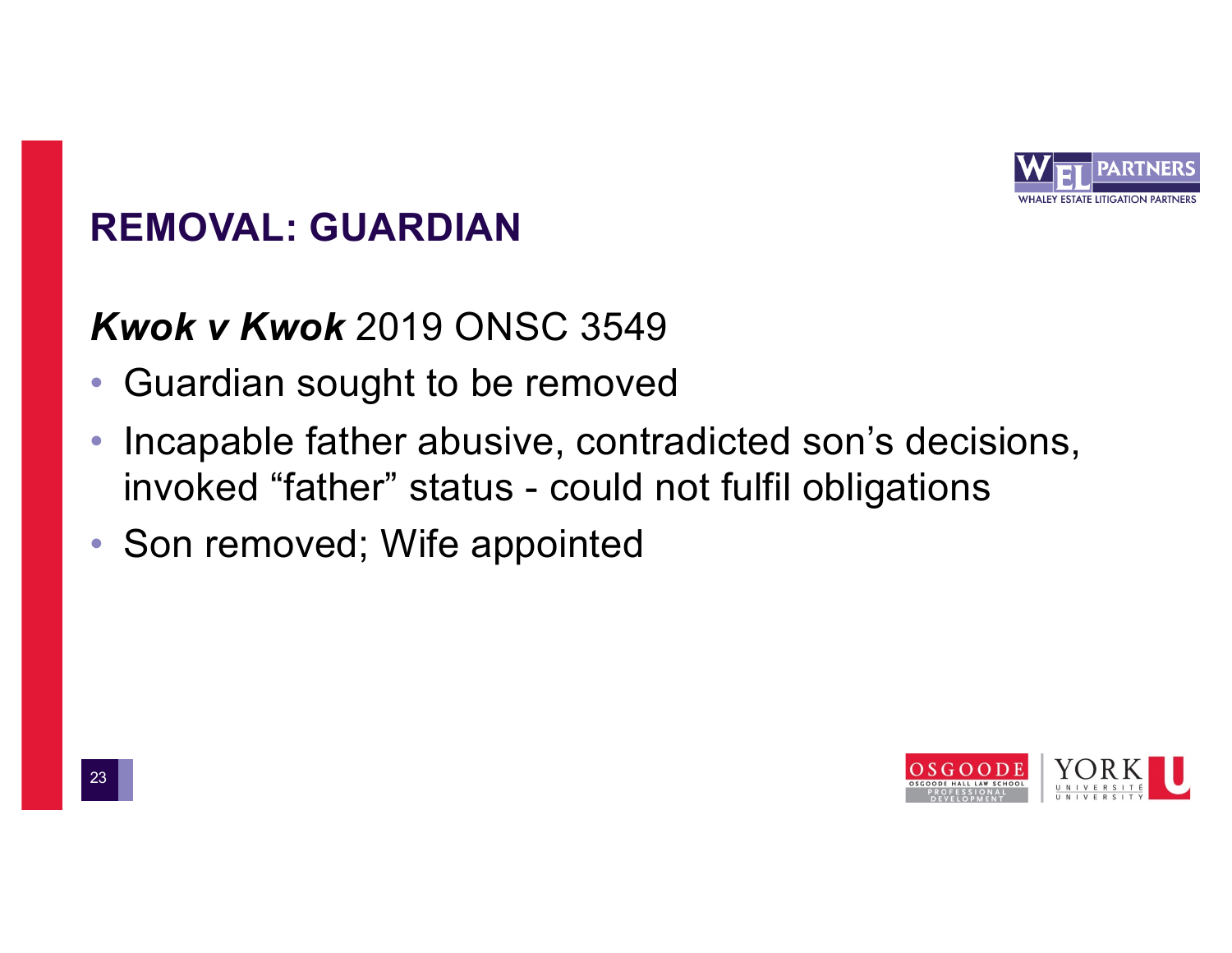

#### *Mian v Akram* 2019 ONSC 1882

- Trust company asked to be removed as guardian & have PGT replace - PGT did not consent
- Trust company asked court to use *parens patriae*  jurisdiction; court disagreed, lacked authority to appoint PGT
- Trust company remained as guardian until alternative found

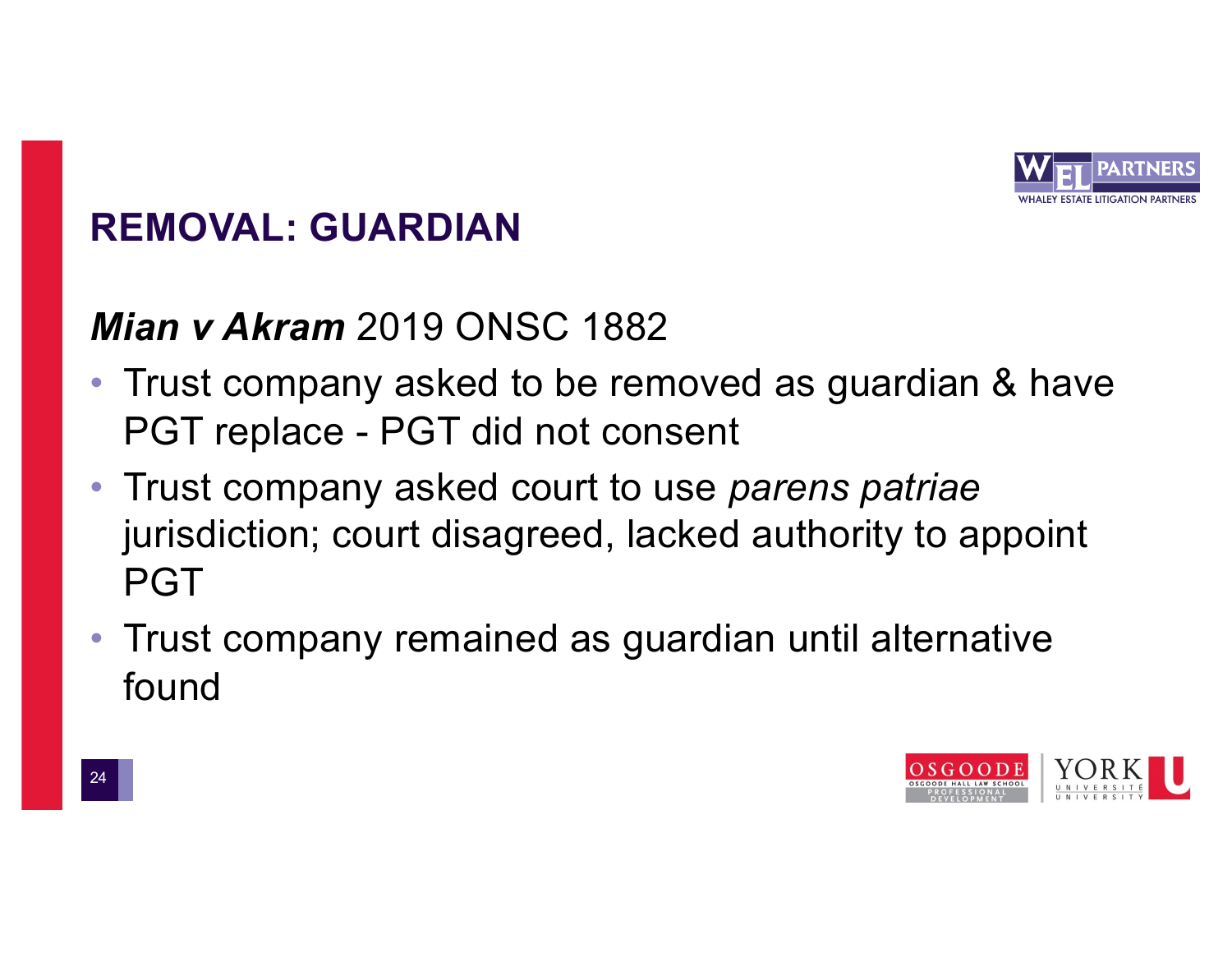

## *Waffle (PGT) v Duggan,* [1999] OJ No 2038 (SCJ)

- Sons applied to replace PGT as statutory guardian; husband & daughter brought competing application
- Sons appointed; husband & daughter appealed
- Court of Appeal: Lack of trust, PGT concerned & prepared to retain guardianship; *neither* set of applicants should replace PGT

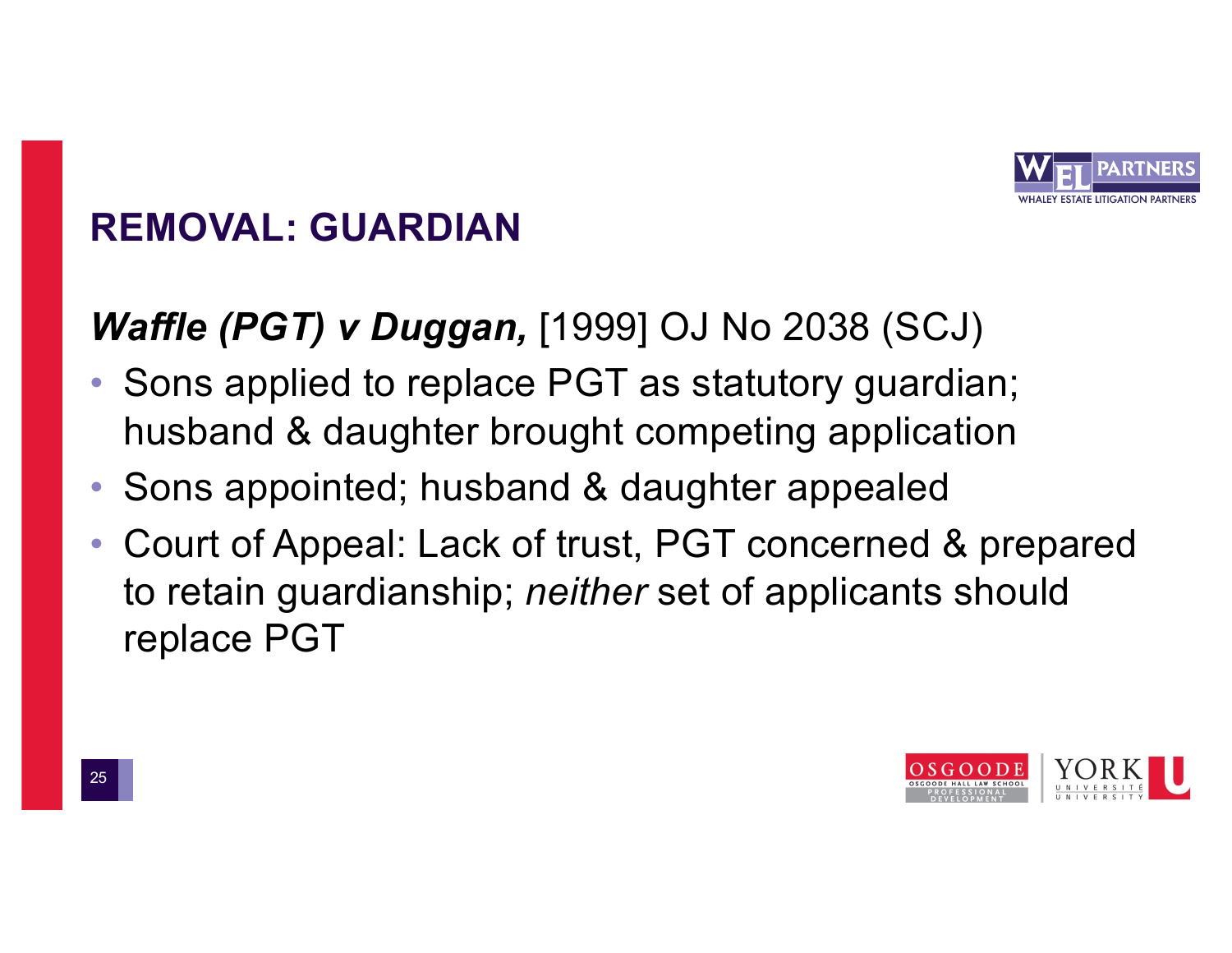

# **CONCLUSION**

- Contentious, emotional & stressful for all involved
- Put best interests of incapable person at forefront of application
- When inappropriate conduct, gather evidence and pursue removal
- Keep in mind guidance from case law